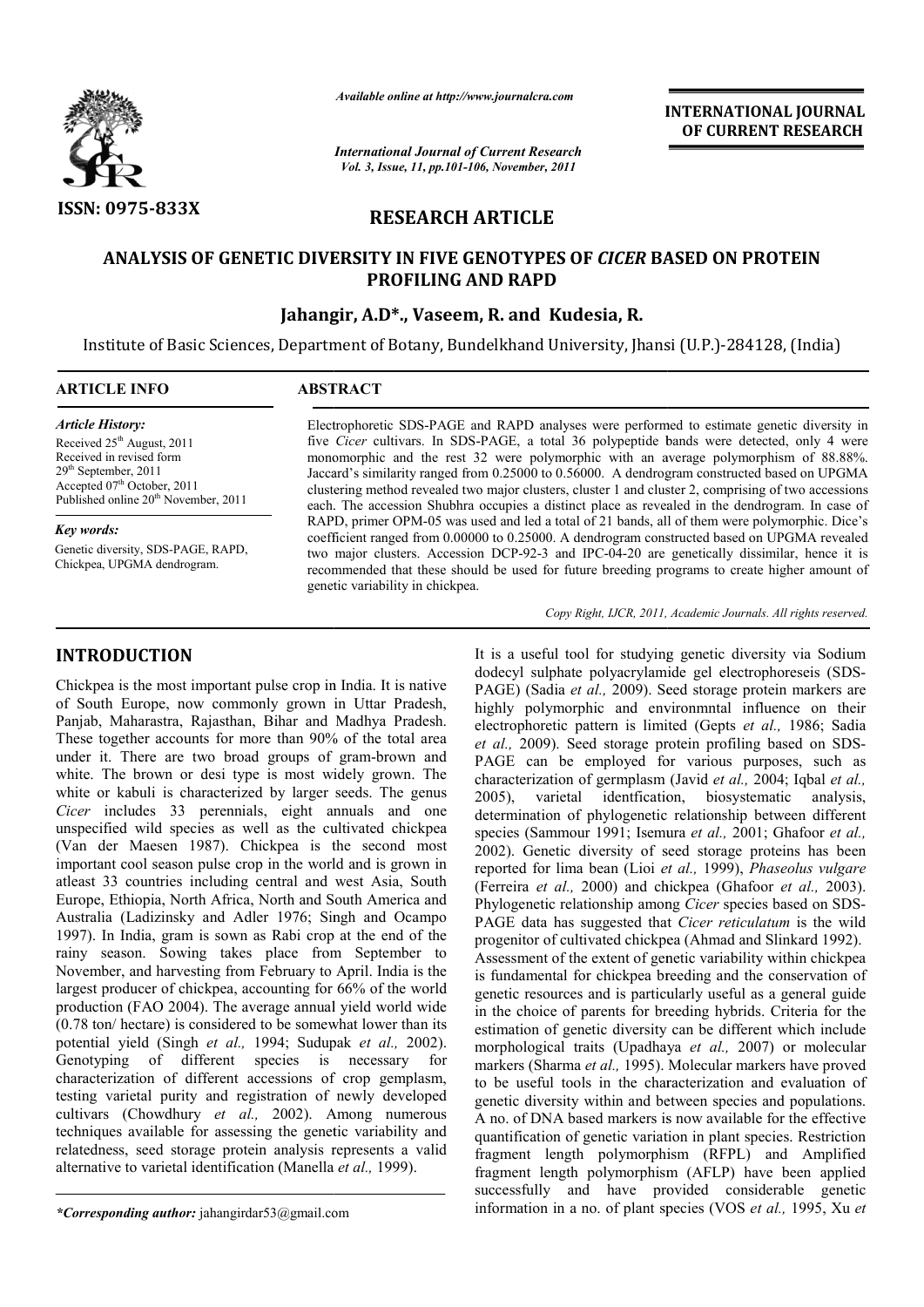*al.,* .2000). These techniques are slow and expensive and are not amenable for assessment of genetic variation in large scale population genetic studies. More recently PCR based RAPD and simple sequence repeat (SSR) markers requiring small amounts of DNA have also been developed (Williams *et al.,* 1990). SSR markers have been proved to be polymorphic but require nucleotide information for primer design (Sun *et al.,* 1998). RAPD methodology overcomes this limitation; considerable polymorphic markers can be obtained with relative ease from minute amounts of genomic DNA without prior knowledge of sequence information RAPD is a PCR based technique first developed by Williams *et al.,* (1990) widely used in molecular biology. Due to advances in molecular biology techniques, large numbers of highly informative DNA markers have been developed for the identification of genetic polymorphism. In the last decade, the random amplified polymorphic DNA (RAPD) technique based on the polymerase chain reaction (PCR) has been one of the most commonly used molecular techniques to develop DNA markers. RAPD markers are amplification products of anonymous DNA sequences using single, short and arbitrary oligonucleotide primers, and thus don't require prior knowledge of a DNA sequence. Low expense, efficiency in developing a large number of DNA markers in a short time and requirement for less sophisticated equipment has made the RAPD technique valuable although reproducibility of the RAPD profile is still the centre of debate (Bardakcl F 2001).

## **MATERIALS AND METHODS**

The germplasm of five accessions of *Cicer* were obtained from Indian Institite of Pulse Research, Kanpur (U.P.) India. During the present study, five accessions were used to estimate genetic diversity by using SDS-PAGE and RAPD analysis. The details of five accessions are given in Table 1.

## **Protein extraction**

For total seed protein extraction from indivisual seed samples, 1gm seed of each accession was taken and ground into fine powder using pestle and mortar. Five hundred ml of protein extraction buffer was added to 0.01g of seed flour and vortexed thoroughly to homogenize. The homogenate samples were centrifuged at 6,000 rpm for 10 minutes at room temperature. The extracted crude proteins were recovered as clear supernatant and were transferred to a new 1.5ml eppendorf tubes and stored at 4˚C until they were run on the polyacrylamide gel.

## **Protein profiling**

Protein profiling of extracted samples were analyzed through SDS-PAGE using 12% polyacrylamide gel. Electrophoresis was carried out at 75V for 3 hrs. A protein marker was loaded as standard along with the samples with equal quantities of protein (4ml) into each well of the gel. The gels were then fixed in solution (10% acetic acid and 40% ethanol) for 15 minutes with constant shaking and then stained with 0.2% (W/V) Commassie brilliant blue R 250 overnight on an electric shaker using Double Shaker Mixer Model DH-10. Destaining was carried out for a couple of hours followed by gel preservation, scanning and photography.

## **Protein imaging and data analysis**

Gel photographing and documentation were carried out. With regard to variation in protein banding pattern, electrophorogram of each accession was scored for the presence or absence of bands and used to construct a dendrogram by the unweighted pair group mean and arithmetic average method (UPGMA).

### **RAPD analysis**

For RAPD, 1g seed of each accession was used to isolate the genomic DNA.

#### **Genomic DNA isolation**

The problem of DNA extraction is still an important issue in the field of plant molecular biology. Various plants contain high levels of polysaccharides and many types of secondary metabolites affecting DNA purification (Zidani *et al.,* 2005). CTAB procedure based on the protocol of Doyle and Doyle (1990) is the method of choice for obtaining good quality DNA from many plant species and also from fungi (Weising *et al.,* 1991). CTAB is a cationic detergent which solubilizes membranes and forms a complex with DNA. One gram seed of each accession was ground to a fine powder in liquid nitrogen then transferred to PCR tubes and an equal volume of hot  $(65^{\circ}C)$  2X CTAB was added to it. The mixture was incubated at  $65^{\circ}$ C for 10 minutes and mixed it with an equal volume of chloroform/isoamyl glcohol (24: 1) and centrifuged at 13000 g for 5 minutes. The aqueous phase was then transferred to another tube and 1/10 volume of 10 X CTAB was added to it, mixed and treated with an equal volume of chloroform/isoamyl alcohol. An equal volume of CTAB precipitation buffer was added to the aqueous phase to precipitate the DNA. The DNA pallet was rehydrated in high salt TE buffer and the DNA reprecipitated with 2 volumes of chilled ethanol. Finally the DNA pallet was air dried rehydrated in 0.1 X TE buffer and treated with RNase.

#### **Selection of the primer**

The decamer primer OPM-05 (5'GGGAACGTGT 3') used for RAPD analysis in chickpea was selected on the basis of prior study. It showed high polymorphism in the earlier studies also as revealed by Talebi et el 2009 and other workers.

### **Polymerase Chain reaction**

PCR stand for polymerase chain reaction is a technique used to selectively amplify in-vitro a specific segment of the total genomic DNA a billion fold. The most essential requirement of PCR is the availability of a pair of short oligonucleotide called primers has sequences complementary to either end of the target DNA segment to be synthesized in large amounts (Ahmad *et al.,* 2010). Amplification are carried out in a themocycler for about 35-40 cycles with an initial strand separation at  $94^{\circ}$ C, 1 minute at  $37^{\circ}$ C and 2 min. at  $72^{\circ}$ C. Amplification products were electrophoresed in 2% agarose gels and detected by staining with ethiduim bromide. After electrophoresis, the RAPD patterns were visualized with UV transilluminator. RAPD markers were scored as DNA fragments present or absent. The bands scored were used for the construction of dendrogram by using UPGMA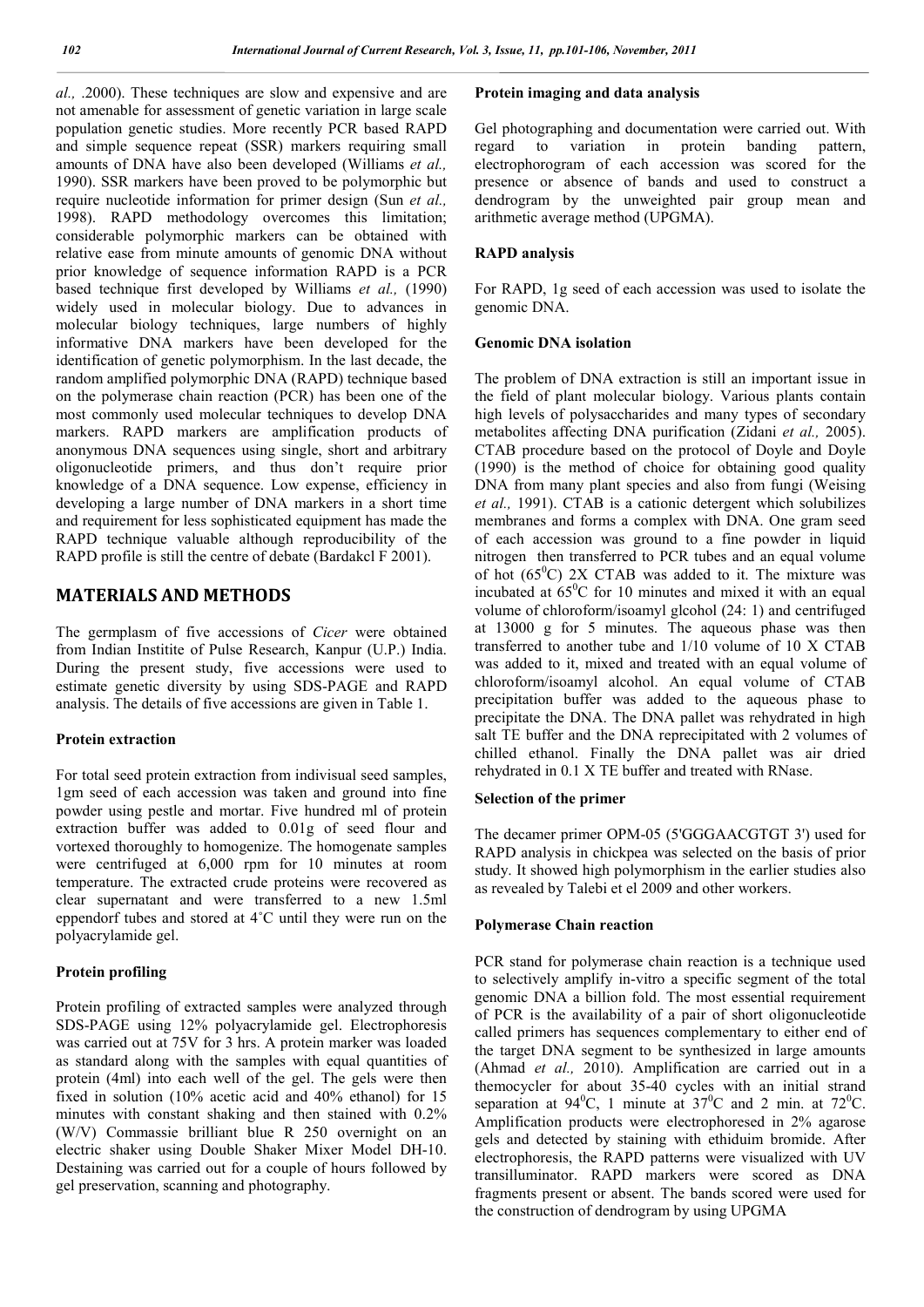| <b>Table1: Five experimental accessions of Cicer</b> |                    |             |              |             |  |  |
|------------------------------------------------------|--------------------|-------------|--------------|-------------|--|--|
| S.NO.                                                | Accession name     | Sample name | Source       | Seed size   |  |  |
|                                                      | Dhawal             | S1          | IIPR, Kanpur | Extra Bold  |  |  |
|                                                      | Ujiwal             | S2          | Same         | <b>Bold</b> |  |  |
|                                                      | Shubhra            | S3          | Same         | <b>Bold</b> |  |  |
| 4                                                    | DCP-92-3           | S4          | Same         | Small       |  |  |
|                                                      | $\text{IPC}-04-20$ | S5          | Same         | Small       |  |  |

Table 2: Showing the presence and absence of bands of different molecular weights in different samples

|                |                       |           | Table1: Five experimental accessions of Cicer                                                          |                |                     |                   |                        |
|----------------|-----------------------|-----------|--------------------------------------------------------------------------------------------------------|----------------|---------------------|-------------------|------------------------|
|                | SNO<br>Accession name |           | Sample name                                                                                            | Source         |                     | Seed size         |                        |
| 1              | Dhawal                |           | S1                                                                                                     |                | <b>IIPR, Kanpur</b> | Extra Bold        |                        |
| $\overline{c}$ | Ujjwal                |           | S <sub>2</sub>                                                                                         | Same           |                     | <b>Bold</b>       |                        |
| 3              | Shubhra               |           | S3                                                                                                     | Same           |                     | Bold              |                        |
| $\overline{4}$ | DCP-92-3              |           | S <sub>4</sub>                                                                                         | Same           |                     | Small             |                        |
|                | 5                     | IPC-04-20 | S <sub>5</sub>                                                                                         | Same           |                     | Small             |                        |
|                |                       |           | Table 2: Showing the presence and absence of bands of different molecular weights in different samples |                |                     |                   |                        |
| Band No.       | R.F. value            | M.W.K.D.  | S1                                                                                                     | S <sub>2</sub> | S <sub>3</sub>      | S <sub>4</sub>    | $\overline{\text{S5}}$ |
|                | $0.01\,$              | 99        | $^{+}$                                                                                                 | $^{+}$         | $^{+}$              | $\qquad \qquad +$ | $^+$                   |
|                | 0.02                  | 98        | $^{+}$                                                                                                 | $\ddot{}$      | $^{+}$              | $\qquad \qquad +$ | $^+$                   |
|                | 0.03                  | 97        | $^{+}$                                                                                                 | $^{+}$         | $^{+}$              |                   | $^{+}$                 |
|                | 0.05                  | 95        | $^{+}$                                                                                                 |                |                     | $^{+}$            | $\qquad \qquad +$      |
|                | 0.06                  | 94        | $\ddot{}$                                                                                              | $\ddot{}$      | $\ddot{}$           |                   | $+$                    |
|                | 0.07                  | 93        | $^{+}$                                                                                                 | $^{+}$         |                     | $^{+}$            | $^{+}$                 |
|                | 0.08                  | 92        | $^{+}$                                                                                                 |                | $^{+}$              |                   |                        |
|                | 0.10                  | 90        |                                                                                                        | $^{+}$         |                     | $^{+}$            | $^{+}$                 |
| 9.             | 0.11                  | 89        | $^{+}$                                                                                                 |                | $^{+}$              | $^{+}$            |                        |
| 10.            | 0.12                  | $\bf 88$  | $^{+}$                                                                                                 |                |                     |                   |                        |
| 11.            | 0.13                  | 87        |                                                                                                        | $^{+}$         |                     |                   | $^{+}$                 |
| 12.            | 0.15                  | 85        | $^{+}$                                                                                                 | $^{+}$         | $^{+}$              | $^{+}$            | $^{+}$                 |
| 13.            | 0.16                  | 84        | $^{+}$                                                                                                 | $^{+}$         | $^{+}$              |                   |                        |
| 14.            | 0.17                  | 83        |                                                                                                        |                | $^{+}$              | $^{+}$            |                        |
| 15.            | 0.18                  | 82        | $^{+}$                                                                                                 | $^{+}$         |                     | $^{+}$            |                        |
| 16.            | $0.20\,$              | 80        | $^{+}$                                                                                                 |                | $^{+}$              | $+$               |                        |
| 17.            | 0.21                  | 79        | $^{+}$                                                                                                 | $^{+}$         |                     |                   |                        |
| 18.            | 0.22                  | 78        |                                                                                                        |                | $\ddot{}$           |                   |                        |
| 19.            | 0.23                  | 77        |                                                                                                        | $^{+}$         |                     | $^{+}$            | $^{+}$                 |
| 20.            | 0.25                  | 75        | $^{+}$                                                                                                 | $^{+}$         |                     | $\ddot{}$         | $^{+}$                 |
| 21.<br>22.     | 0.27                  | 73        |                                                                                                        | $^{+}$         | $^{+}$              |                   | $^{+}$                 |
|                | 0.30<br>0.31          | 70<br>69  | $^{+}$                                                                                                 | $^{+}$         | $^{+}$              | $\qquad \qquad +$ | $^{+}$                 |
| 23.<br>24.     | 0.33                  | 67        |                                                                                                        |                |                     | $^{+}$            |                        |
| 25.            | 0.35                  | 65        | $^{+}$                                                                                                 | $+$            | $^{+}$              | $^{+}$            | $^{+}$                 |
| 26.            | 0.36                  | 64        |                                                                                                        | $^{+}$         | $^{+}$              |                   |                        |
| 27.            | 0.37                  | 63        |                                                                                                        | $^{+}$         |                     | $\qquad \qquad +$ |                        |
| 28.            | 0.38                  | 62        | $\ddot{}$                                                                                              |                |                     |                   |                        |
| 29.            | 0.41                  | 59        | $^{+}$                                                                                                 |                |                     |                   |                        |
| 30.            | 0.42                  | 58        | $^{+}$                                                                                                 |                |                     | $^{+}$            |                        |
| 31.            | 0.45                  | 55        |                                                                                                        |                |                     |                   | $^{+}$                 |
| 32.            | 0.46                  | 54        |                                                                                                        |                |                     | $^{+}$            |                        |
| 33.            | 0.48                  | 52        | $^{+}$                                                                                                 | $^{+}$         | $^{+}$              |                   | $^{+}$                 |
| 34.            | 0.50                  | 50        |                                                                                                        | $^{+}$         |                     |                   |                        |
| 35.            | 0.52                  | 48        |                                                                                                        |                |                     |                   | $\qquad \qquad +$      |
| 36.            | 0.60                  | 40        |                                                                                                        |                |                     |                   | $^{+}$                 |



**Fig. Protein profile of five accessions of Cicer produced using SDS SDS-PAGE**

(Unweighted Pair Group Mean and Arithmetic Average) method to know the phylogenetic relationships among the five accessions of *Cicer*.

## **RESULTS AND DISCUSSION**

The SDS-PAGE of seed proteins of five genotypes was carried out to investigate the genetic diversity. Seed storage protein

**M 51 52 53 54 55**<br>
profiling showed distinct polymorphism in electrophoreic<br>
banding patterns and led to detection a total of 36 polypeptide<br>
bands. Out of 36 bands only four were monomorphie and the<br>
rest 32 were polymo banding patterns and led to detection a total of 36 polypeptide bands. Out of 36 bands only four were monomorphic and the rest 32 were polymorphic. The average polymorphism was 88.88 %. Similar results were also reported by Nisar et al (2007) in Chickpea. Polymorphism was evident in all seed proteins of diverse molecular weights among all accessions but major diversity was found in low molecular weight region. The molecular weights of peptides ranged from 99 to 40 KD with the presence or absence of particular band. The maximum protein bands generated in case of Dhawal (21) and the minimum (16) in Shubhra. The protein band for highest molecular weight (i.e. 99 KD) was generated in all the five accessions while that of lowest molecular weight (i.e. 40 KD) was generated in IPC-04-20 (Table 2, Figure 1).The data obtained from SDS-PAGE analysis was used for construction of dendrogram using UPGMA (Unweighted Pair Group Mean and Arithmetic average) Procedure is presented in Figure 2. Five accessions were grouped in two clusters. Cluster I and cluster II, comprising of two accessions each. The cluster Five accessions were grouped in two clusters. Cluster I and cluster II, comprising of two accessions each. The cluster analysis revealed that Ujjwal and IPC-04-20 are very close to each other. Accession Shubhra occupies a distinct place as profiling showed distinct polymorphism in electrophoretic<br>banding patterns and led to detection a total of 36 polypeptide<br>bands. Out of 36 bands only four were monomorphic and the<br>rest 32 were polymorphic. The average poly e presence or absence of particular band. The m protein bands generated in case of Dhawal (21) and imum (16) in Shubhra. The protein band for highest ar weight (i.e. 99 KD) was generated in all the five ns while that of lo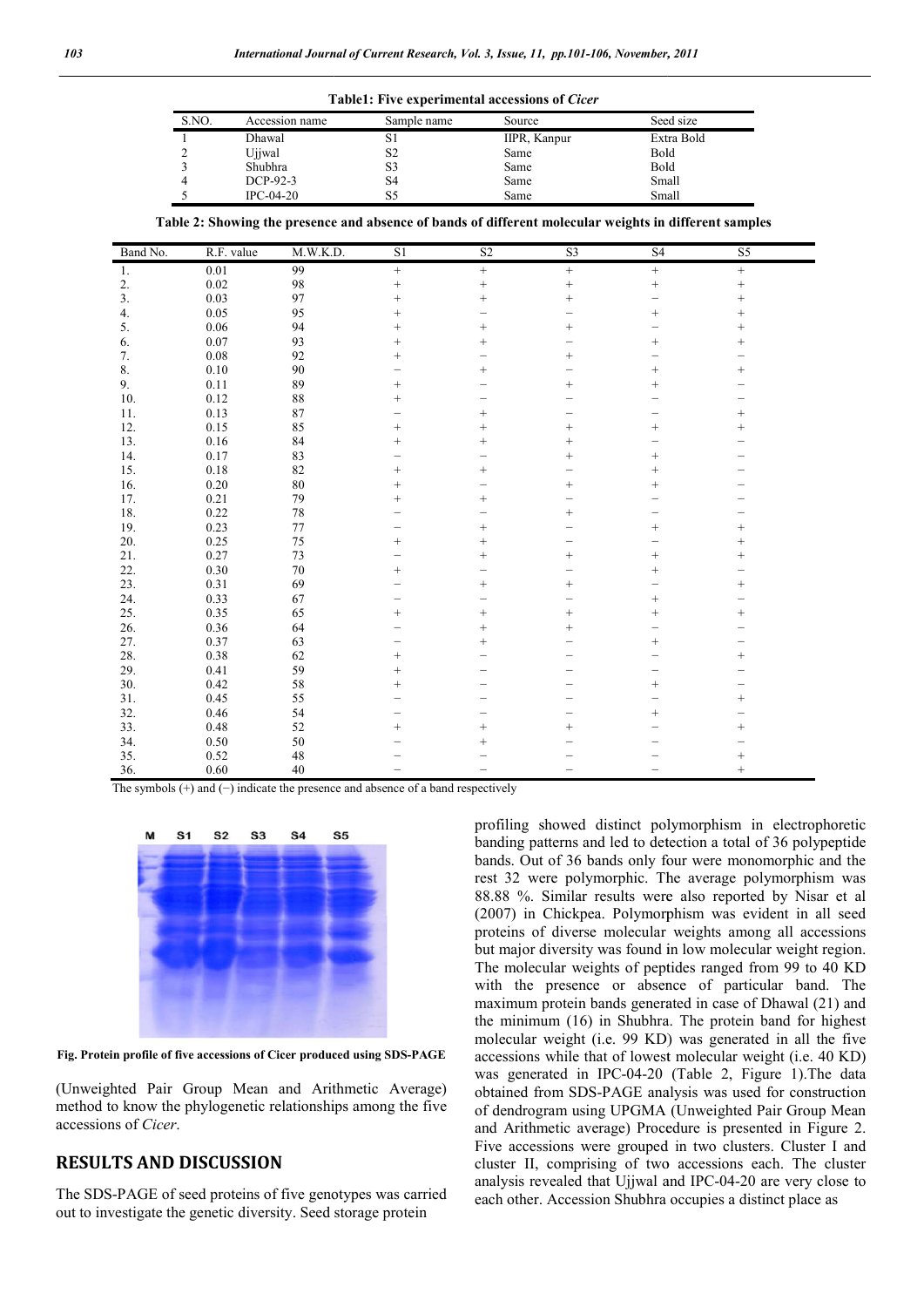

Figure 2: UPGMA dendrogram depicting phylogenetic relationships among five Cicer accessions

(Parker *et al.,* 1998). As storage proteins are not affected by environmental fluctuation, their profiling using SDS-PAGE technology is particularly considered as a reliable tool for economic characterization of germplasm (Javid *et al.,* 2004; Iqbal *et al.,* 2005). Comparison of seed storage proteins have been found to provide no biological basis for separating closely related small and large seeded lentils (Ladizinsky 1979). Similar was true for chickpea genotypes evaluated in the present study as no difference in seed storage proteins of bold and small seeded genotypes was observed. To confirm the findings of protein profiling, RAPD markers were used to estimate genetic diversity in chickpea at molecular level. RAPD markers represent an efficient and inexpensive way to generate molecular data, thus have been used successfully in various taxonomic and phylogenetic studies (Aboelwafa *et al.,* 1995; Sharma *et al.,* 1995; Friesen *et al.,* 1997., Wolff and Morgan-Richards 1998). RAPD primer (OPM-05) was used to analyze the genetic diversity among five accessions. Only clearly scorable bands were included in the analysis.

**Table 3 : Binary scoring of bands in five accessions of** *Cicer* **using RAPD**

| Band No. | Rf value | Base pairs | S1       | S <sub>2</sub> | S3 | S <sub>4</sub> | S5       |
|----------|----------|------------|----------|----------------|----|----------------|----------|
|          | 0.21     | 1185       | $\Omega$ | $\Omega$       |    | $\Omega$       | $\Omega$ |
|          | 0.26     | 1110       |          |                |    |                |          |
|          | 0.37     | 945        |          |                |    |                |          |
|          | 0.41     | 885        |          |                |    |                |          |
|          | 0.42     | 870        |          |                |    |                |          |
|          | 0.43     | 855        |          |                |    |                |          |
|          | 0.47     | 795        |          |                |    |                |          |
|          | 0.50     | 750        |          |                |    |                |          |
|          | 0.53     | 705        |          |                |    |                |          |
| 10       | 0.55     | 675        |          |                |    |                |          |
| 11       | 0.58     | 630        |          |                |    |                |          |
| 12       | 0.60     | 600        |          |                |    |                |          |
| 13       | 0.63     | 555        |          |                |    |                |          |
| 14       | 0.65     | 525        |          |                |    |                |          |
| 15       | 0.70     | 450        |          |                |    |                |          |
| 16       | 0.73     | 405        |          |                |    |                |          |
| 17       | 0.81     | 285        |          |                |    |                |          |
| 18       | 0.83     | 255        |          |                |    |                |          |
| 19       | 0.90     | 150        |          |                |    |                |          |
| 20       | 0.96     | 60         |          |                |    |                |          |
| 21       | 0.98     | 30         |          |                |    |                |          |



**Figure 3: RAPD profile of five** *Cicer* **accession**

revealed in the dendrogram. The results of present studies further strengthened previous finding of Ghafoor *et al.,* (2003), Yasmin *et al.,* (2010), Asgar *et al.,* (2003), Ferreira *et al.,* (2000) and Dasgupta and Singh (2003) who reported high genetic diversity in various legume species. Protein electrophoresis is a powerful tool for population genetics

Minor bands which could not be scored reliably were not included in the analysis. In total 21 visible bands were scored in all accessions corresponding to an average of 4.2 bands per accessions. All bands were polymorphic (Table 3,Figure 3). Similar results were observed by Ahmad F (1999) in chickpea by using 75 random decamer primers. Several other workers also observed high polymorphism by using different random primers in different species. Sudupak *et al.,* (2002) used seven decamer primers in chickpea and observed 96.82% polymorphism. Sharma *et al.,* (2000) also recorded 100% polymorphism in *Podophylum haxandrum* by using seven decamer primers and SDS-PAGE. Jaya prakash *et al.,* (2006) recorded 97.4% polymorphism in sorghum genotypes by using 64 RAPD primers. Aboelwafa *et al.,* (1995) used 40 primers and recorded 90% polymorphism in Lens.Verma *et al.,* (2009) used 20 random primers and observed 96.8% polymorphism in *Trichodesma indicum*. Iqbal *et al.,* (2010) worked on *Jatropa curcas* L. and recorded 93.90% polymorphism by using 50 random primers. Chickpea genotype Dhawal produced the maximum number of bands (9), while Ujjwal gave the minimum number (4) of bands (Table 3, Figure 3).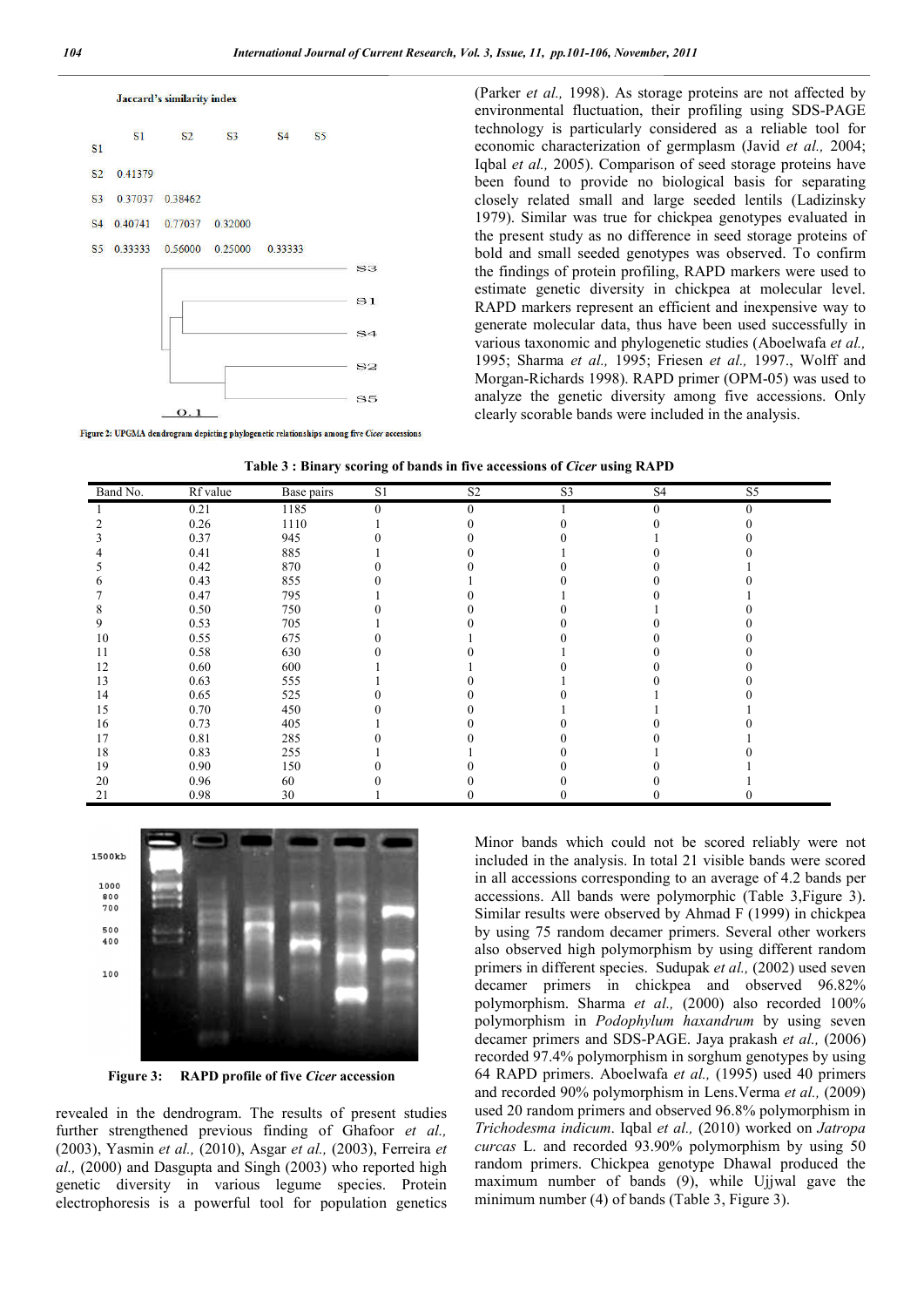

**Figure 4: UPGMA dendrogram depicting genetic relationships among** *Cicer* **accessions based on RAPD**

The dendrogram obtained from the UPGMA method is shown in Figure 4. Cluster analysis divided the five accessions into two clusters. Cluster I comprising three accessions (Dhawal, Shubhra and IPC-04-20) while as the cluster II consists of two accessions (Ujjwal and DCP-92-3). It is evident from the dendrogram that Dhawal and Shubhra and Ujjwal and DCP-92-3 are very close to each other while as IPC-04-20 and DCP-92-3 are genetically dissimilar. Closely related species commonly lose the ability to interbreed and become genetically isolated due to chromosomal structural mutations (Tayyar and Wainess 1996). IPC-04-20 and DCP-92-3 are genetically distant, hence it is recommended that these two accessions should be used in future breeding programs to create higher amount of genetic variability in chickpea. Our results show that RAPD markers successfully identified genetic variation in *Cicer*.The variation identified was greater than that reveled by the seed storage proteins used in previous studies of genetic relationships among annual *Cicer* species (Tuwafe *et al.,* (1988), Kazan and Muehlbaur (1991), Ahmad and Slinkard (1992), Ahmad *et al.,* (1992), Labdi *et al.,* (1996), Tayyar and Wainess (1996). In general electrophoretic SDS-PAGE and PCR based RAPD analysis were performed to establish fingerprints in five *Cicer* cultivars and to elucidate their genetic relationships. The resulted protein banding pattern showed 88.88% polymorphism among five cultivars. On the other hand RAPD-PCR profile revealed the high levels of polymorphism (i.e.100%). Jaccard's coefficient ranged from 0.25000-0.56000 in SDS-PAGE while in RAPD it ranged from 0.00000 -0.25000. The variation might be due to use of single decamer primer. If more than one random decamer primers would have been used, the results might resemble with that of the protein profiling. The general conclusion from the study is that RAPD profiling is efficient in revealing usable level of DNA polymorphism among the cultivars of chickpea.

## **Conclusion**

Considering all the data of the present study, it can be concluded that the biochemical markers like seed protein analysis are not powerful enough to discriminate between closely related accession/varieties. RAPD markers on the

other hand are much more sensitive and reveal complete identification at the DNA level and can successfully be used to produce specific fingerprints.

### **Acknowledgement**

The authors are thankful to Indian Grassland and Fodder Research Institute and Indian Biotechnology Research Institute, Agra for providing lab facility and the help of Dr. M.K. Srivastava and Dr S. Chauhan are greatly acknowledged.

### **REFERENCES**

- Aboelwafa, A., Murai, K. and Shimada, T. (1995).Intra and interspecific variations in *Lens* revealed by RAPD markers.*Theoretical and Applied Genetics,* 90:335-340.
- Ahmad, F. (1999). Random amplified polymorphic DNA analysis reveals genetic relationships among the annual *cicer* species. *Theoretical and Applied Genetics*, 98:657-663.
- Ahmad, F. and Slinkard, A.E. (1992).Genetic relationship in the genus *Cicer* L. as revealed by polyacrylamide gel electrophoresis of seed storage proteins. *Theoretical and Applied Genetics*, 84:688-692.
- Ahmad, F., Gaur, P. M. and Slinkard, A. E. (1992).Isozyme polymorphism and phylogenetic interpretations in the genus *Cicer* L. *Theoretical and Applied Genetics,* 83:620-627.
- Ahmad, F., Khan, A.I., Awan, F.S.,Sadaqat, H.A.,Sadia, B. and Bhadur, S. (2010).Genetic diversity of chickpea (*Cicerarietinum* L.) germplasm in Pakistan as revealed by RAPD analysis. *Genetic and Molecular Research,* 9 (3):1414-1420.
- Asghar, R., Siddiqui, T. and Afzal, M. (2003). Inter and intra specific variation in SDS-PAGE electrophorograms of total seed protein in chickpea (*Cicer arietinum* L.) Germplasm. *Pak. J. Bio. Sci*., 6(24):1991-1995.
- Bardakcl, F. (2001). Random Amplified Polymorphic DNA (RAPD) markers.*Turk J Biol*., 25:185-196.
- Chowdhury, M.A., Vandenberg, B. and Warkentin, T. (2002).Cultivar identification and genetic relationship among selected breeding lines and cultivars in chickpea (*Cicer arietinum* L.). *Euphytica*, 127:317-325.
- Dasgupta, T. and Singh, M. (2003).Diversity in advanced breeding lines of chickpea*. Int.Chickpea Pigeon pea Newslett*., 10:38-41.
- Doyle, J.J. and Doyle, J.J. (1990). Isolation of plant DNA from fresh tissue. *Focus*, 12:13-15.
- FAO. (2004).http//faostat.fao.org.
- Ferreira, J.J., Lvarrez, E.A., Roca, M.A. and Giraldez, R. (2000). Determination of out crossing rate of *Phaseolus vulgaris* L. using seed protein markers. *Euphytica*,113:259- 263.
- Friesen, N., Fritsch, R. and Bachmann, K. (1997). Hybrid origin of some ornamentals of *Allium* sub genus melanocrommyum verified with GISH and RAPD. *Theoretical and Applied Genetic*, 95:1229-1238.
- Gepts, P., Osborne, T.C., Rashka, K.and Bliss, F.A. (1986).Phaseoline protein of wild form variability in and landraces of the common beans (*Phaseolus vulgaris*): Evidence of multiple centers of domestication. *Econ.Bot.,* 40:451-468.
- Ghafoor, A., Ahmad ,Z., Qureshi, A.S.and Bashir, M. (2002). Genetic relationship in *Vigna mungo* (L.)Hepper and V. radiate (L.)Wilczek based on morphological traits and SDS-PAGE. *Euphytica*,123:367-378.
- Ghafoor, A., Gulbaaz, F.N., Afzal, M., Ashraf, M. and Arshad, M. (2003). Interrelationship between SDS-PAGE markers